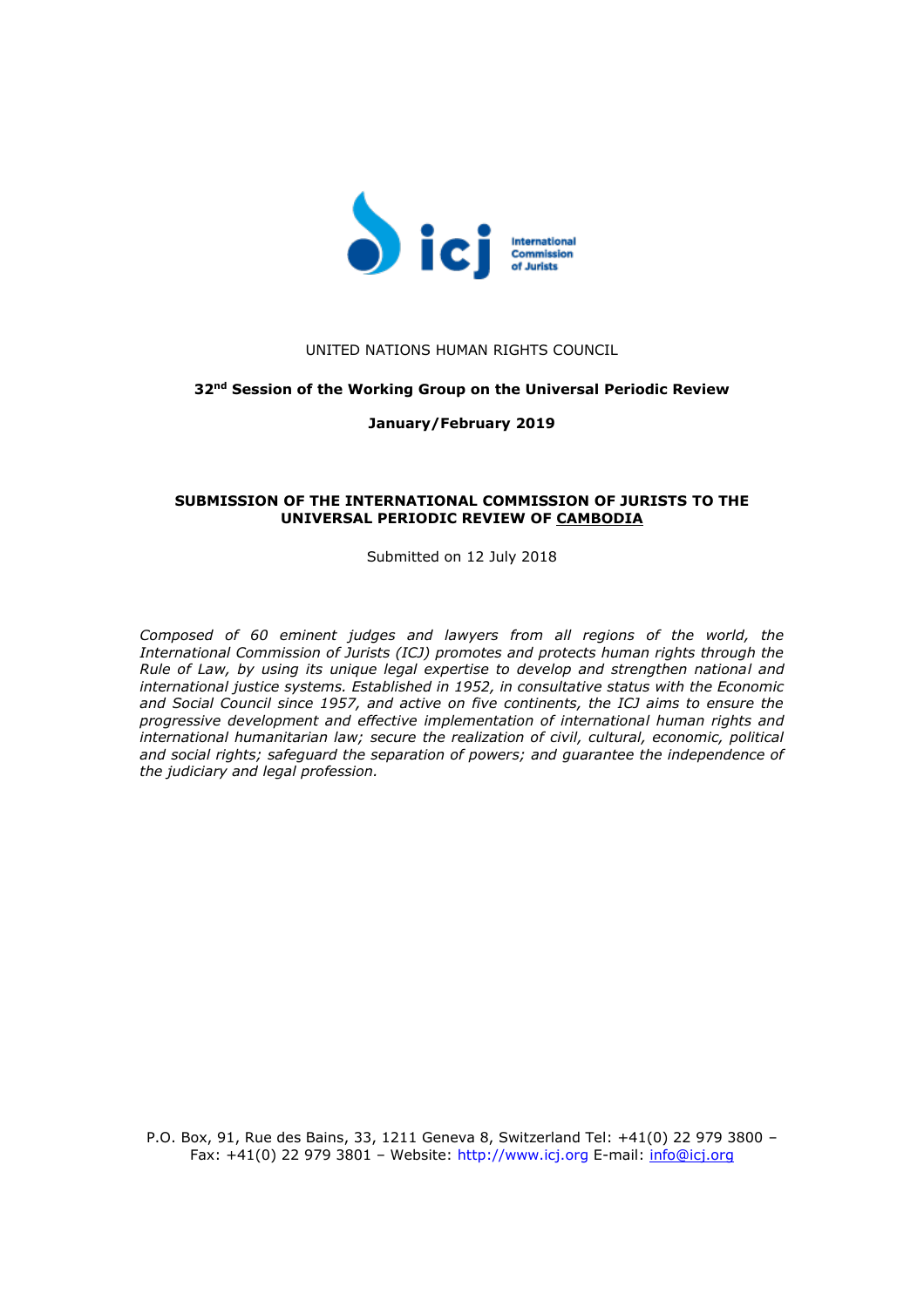# **SUBMISSION OF THE INTERNATIONAL COMMISSION OF JURISTS TO THE UNIVERSAL PERIODIC REVIEW OF CAMBODIA**

# **Introduction**

- 1. The International Commission of Jurists (ICJ) welcomes this opportunity to contribute to the Human Rights Council's (HRC) Universal Periodic Review (UPR) of Cambodia.
- 2. The ICJ wishes to draw the attention of the HRC and the Working Group on the UPR to the following concerns:
	- (i) Misuse of the law under the false pretext of the 'rule of law'; and
	- (ii) Lack of an independent and impartial judiciary.<sup>1</sup>

# **Misuse of the law under the pretext of 'rule of law'**

3. In the lead-up to national elections scheduled for 29 July 2018, under the pretext of upholding the 'rule of law', the Royal Government of Cambodia (RGC) has rapidly and deliberately misused legislation and other forms of legal harassment to attack, harass and silence members of the political opposition, critical media, civil society organizations and human rights defenders.<sup>2</sup>

## Misuse of legislation

## *Law on Political Parties*

- 4. Despite civil society<sup>3</sup> and the United Nations Office of the High Commissioner for Human Rights <sup>4</sup> expressing concern and highlighting a total lack of public consultation, in July 2017, amendments to the Law on Political Parties (LPP) devoid of any due process guarantees, $5$  and allowing for arbitrary restrictions on fundamental freedoms<sup>6</sup>, entered into force.<sup>7</sup>
- 5. Significant amendments to the LPP include:

i) provisions banning political parties on the vague claim that they are purportedly responsible for "destroying national unity";<sup>8</sup>

ii) providing Cambodia's Ministry of Interior (MoI) with powers to suspend political parties indefinitely, allowing for their *de facto* dissolution;<sup>9</sup>

iii) allowing the Supreme Court to dissolve political parties; $^{10}$  and

iv) banning a dissolved party from political activity for five years.<sup>11</sup>

- 6. Following the above-mentioned amendments, on 2 October 2017, 22 political parties were reportedly dissolved pursuant to the LPP. <sup>12</sup> Further, on 15 November 2017, the Supreme Court dissolved nine political parties for allegedly failing to send activity and financial reports to the MoI, in violation of the LPP.<sup>13</sup>
- 7. On 16 November 2017, the Supreme Court relied on articles 6 (new) and 7 (new) of the LPP to dissolve the main opposition party,  $14$  Cambodia National Rescue Party (CNRP), and to ban 118 CNRP politicians from political activity for five years in a move that significantly heightened the human rights crisis in the country.<sup>15</sup>

*Law on Associations and Non-Governmental Organizations*

8. In August and September 2015, without any prior public consultation, the Law on Associations and Non-Governmental Organizations (LANGO) entered into force,<sup>16</sup> despite civil society expressing concern that it would severely and unjustifiably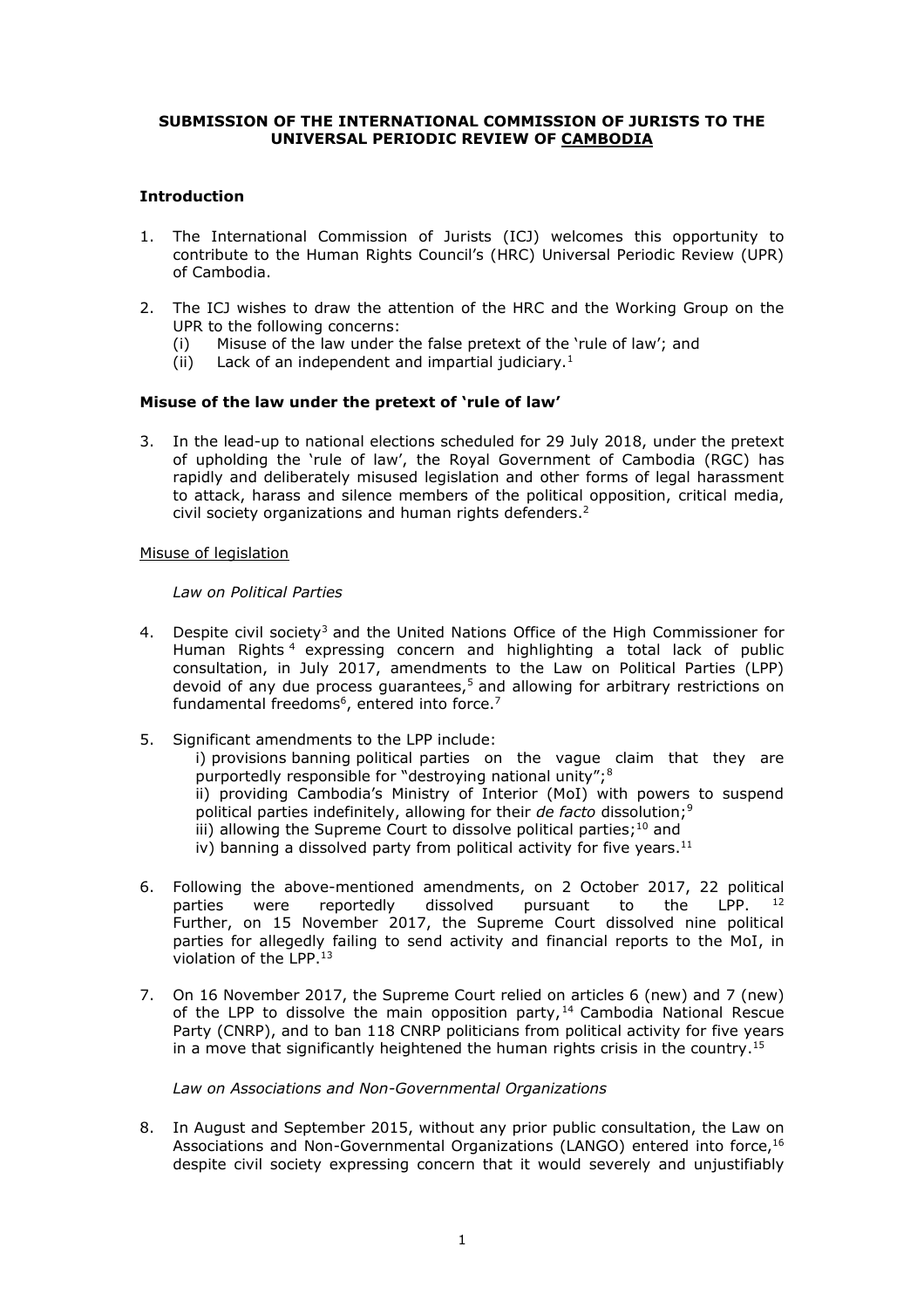restrict the exercise of fundamental freedoms. 17

- 9. The LANGO imposes onerous obligations on associations and NGOs, with excessive requirements in respect of documentation necessary for registration and activity and finance reports that must be submitted to various ministries. <sup>18</sup> It further allows the MoI and Ministry of Foreign Affairs and International Cooperation (MFAIC) to deny registration, and suspend or dissolve associations on arbitrary grounds, such as "national unity, traditions and customs", and on purportedly "public order" grounds despite the fact that the legislation does not define this concept and fails to include safeguards to ensure that activities related to human rights protection or advocacy are not penalized under the law.<sup>19</sup>
- 10. In June 2017, alleged non-compliance with LANGO registration requirements was invoked by an MoI-led investigation into the 'Situation Room', an NGO election consortium, <sup>20</sup> following which the consortium was forced to disband and prevented from observing the 2018 elections.<sup>21</sup> On 23 August 2017, alleged noncompliance with LANGO registration requirements was reportedly cited to shut down the US-funded NGO, the National Democratic Institute (NDI), and expel its international staff.<sup>22</sup>
- 11. On 28 September 2017, land rights NGO, Equitable Cambodia (EC), was temporarily suspended for allegedly failing to submit financial and activity reports in line with LANGO.<sup>23</sup> EC was allowed to operate again only in February 2018.<sup>24</sup>

*Lèse-majesté law* 

- 12. On 27 February 2018, following an exclusively internal review process, which was criticized for being "rushed and secretive",  $25$  an amendment to the Cambodian Criminal Code introducing a *lèse-majesté* provision entered into force, <sup>26</sup> along with several amendments to the Cambodian Constitution (see *Constitutional amendments* below).
- 13. Under article 437 *bis*, the new *lèse-majesté* provision, "insults to the King" are a criminal offence, carrying a penalty of one to five years' imprisonment and/or a fine of two million to ten million Riel (USD 500 to USD 2,500).<sup>27</sup> Since then, two persons have been arrested and charged with *lèse-majesté.* <sup>28</sup> Legal entities, including NGOs and media organizations,<sup>29</sup> are also liable to a ban on their activities, fines between 10 million to 50 million Riel (USD 2,500 to USD 12,500) and/or dissolution.<sup>30</sup>
- 14. On 19 June 2018, CNRP's former leader, Sam Rainsy, was reportedly summoned by Phnom Penh Municipal Court for allegedly making insulting remarks about the King in commenting on a letter drafted by the King about the 2018 elections.<sup>31</sup> Sam Rainsy is reportedly due in court for questioning on 12 July 2018.

## *Constitutional amendments*

- 15. Constitutional amendments promulgated on 27 February 2018, as mentioned above, have widened the scope of the RGC's powers to unjustifiably curtail and penalize the legitimate exercise of fundamental freedoms.
- 16. Article 34 of the Constitution, amended to restrict the right to vote or stand as an election candidate, limits the right to political participation, while article 42, amended to dictate that political parties must "place the country and nation's interests first", introduces an overly broad obligation that can restrict the right to freedom of association and assembly. Article 49 of the Constitution, amended to impose vague obligations on citizens to "primarily uphold the national interest" and prohibit every Khmer citizen from "conducting any activities which either directly or indirectly affect the interest of the Kingdom of Cambodia and of Khmer Citizens", can potentially limit the right to freedom of association.<sup>32</sup> Article 53,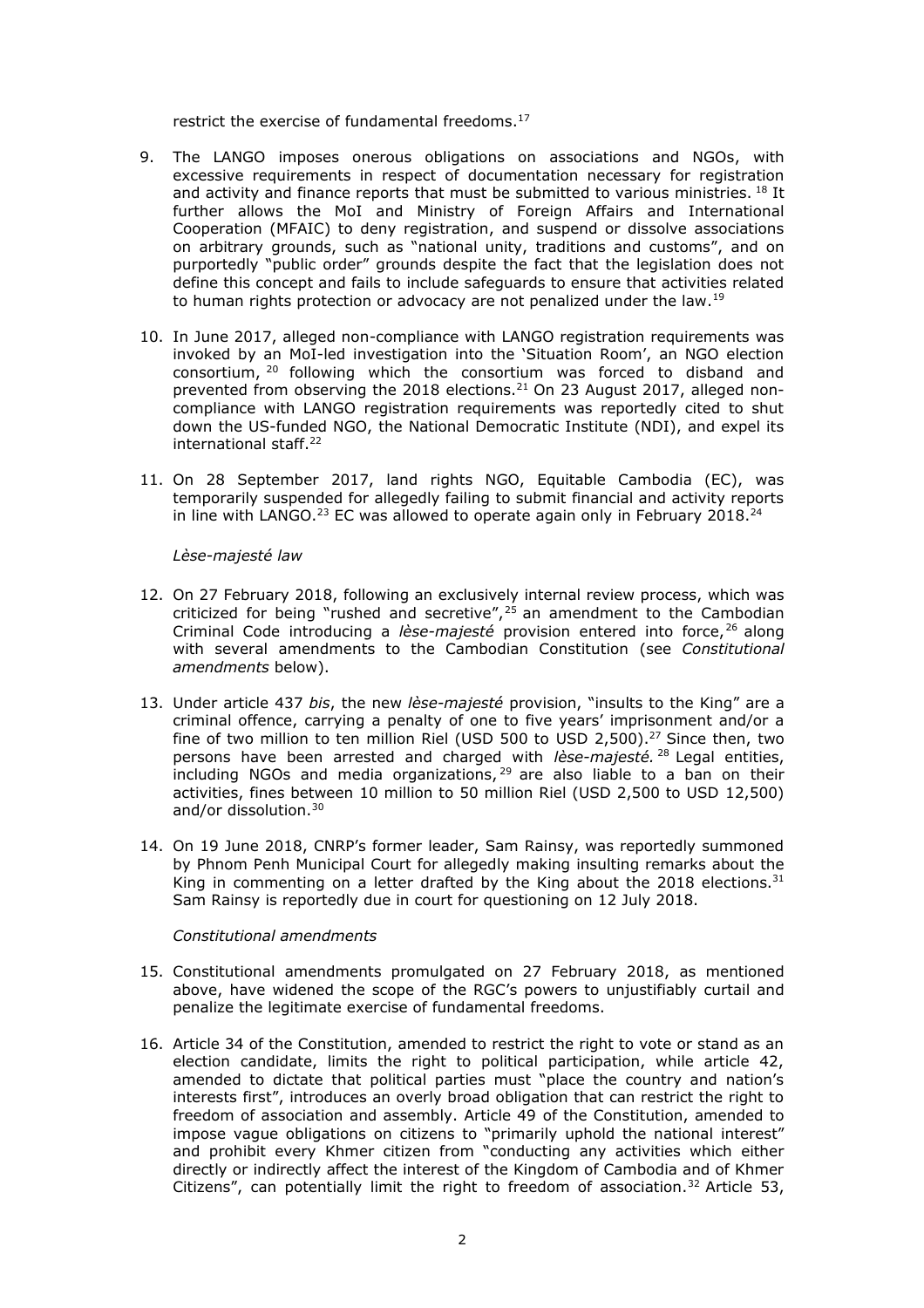amended to prohibit "foreign interference in the internal affairs [of Cambodia]", along with articles 42 and 49, can potentially be invoked to curtail international advocacy efforts on the human rights situation in Cambodia.<sup>33</sup>

*Ministry of Interior directive*

17. On 2 October 2017, the MoI issued a directive to provincial, district and commune authorities requiring all associations and NGOs to notify either these authorities or the MoI three days in advance of any planned activity; further, the directive permits the authorities to ban any activity where no prior notification was given or where they believe the activity "affects public order or national security". <sup>34</sup> As such, the directive provides the authorities with sweeping, arbitrary powers to restrict free association and assembly and allows for harassment of associations and individuals.

*Inter-ministerial order regulating web content and social media*

18. On 28 May 2018, the MoI, the Ministry of Posts and Telecommunications and the Ministry of Information jointly signed an inter-ministerial order to "manage publication of all written, audio, photo, video or other content" on social media and websites, to prevent publications "intended to create turmoil in national security, public order or national tradition".<sup>35</sup> The order requires Internet Service Providers to subject to surveillance and "filter or block" websites or social media pages for publishing allegedly illegal content. <sup>36</sup> As such, it potentially severely restricts the right to freedom of expression, and infringes upon the right to privacy.<sup>37</sup>

*Reported directive to curtail "fake news"*

- 19. On 6 July 2018, it was reported that the MoI, the Ministry of Posts and Telecommunications and the Ministry of Information had issued another joint directive to curtail "fake news" on websites and social media platforms; reportedly, those found guilty of disseminating "fake news" can face up to two years' imprisonment and a fine amounting to USD 1,000. In addition, websites would reportedly be required to register with the Ministry of Information under this new directive. 38
- 20. An official from the Ministry of Information reportedly stated that the directive was effective immediately and that the RGC would "start to take measures on Thursday (12 July 2018)."<sup>39</sup>

# Other legal harassment

21. The RGC has also employed other legal techniques to harass and intimidate political opposition, critical media, civil society and individuals legitimately expressing dissent.

*Targeting members of political opposition*

- 22. On 3 September 2017, Kem Sokha, leader of the now-defunct CNRP, was arrested in a midnight raid on his house, reportedly without a warrant, before being charged with treason under article 443 of the Criminal Code, for alleged "conspiracy with a foreign power"; if convicted, he risks a sentence of between 15 and 30 years' imprisonment.<sup>40</sup> Since his arrest, Kem Sokha has been held in detention in a remote prison near the Vietnamese border.<sup>41</sup>
- 23. As of April 2018, the ICJ has been informed that more than 20 high-profile political prisoners remain imprisoned on politically motivated charges.<sup>42</sup>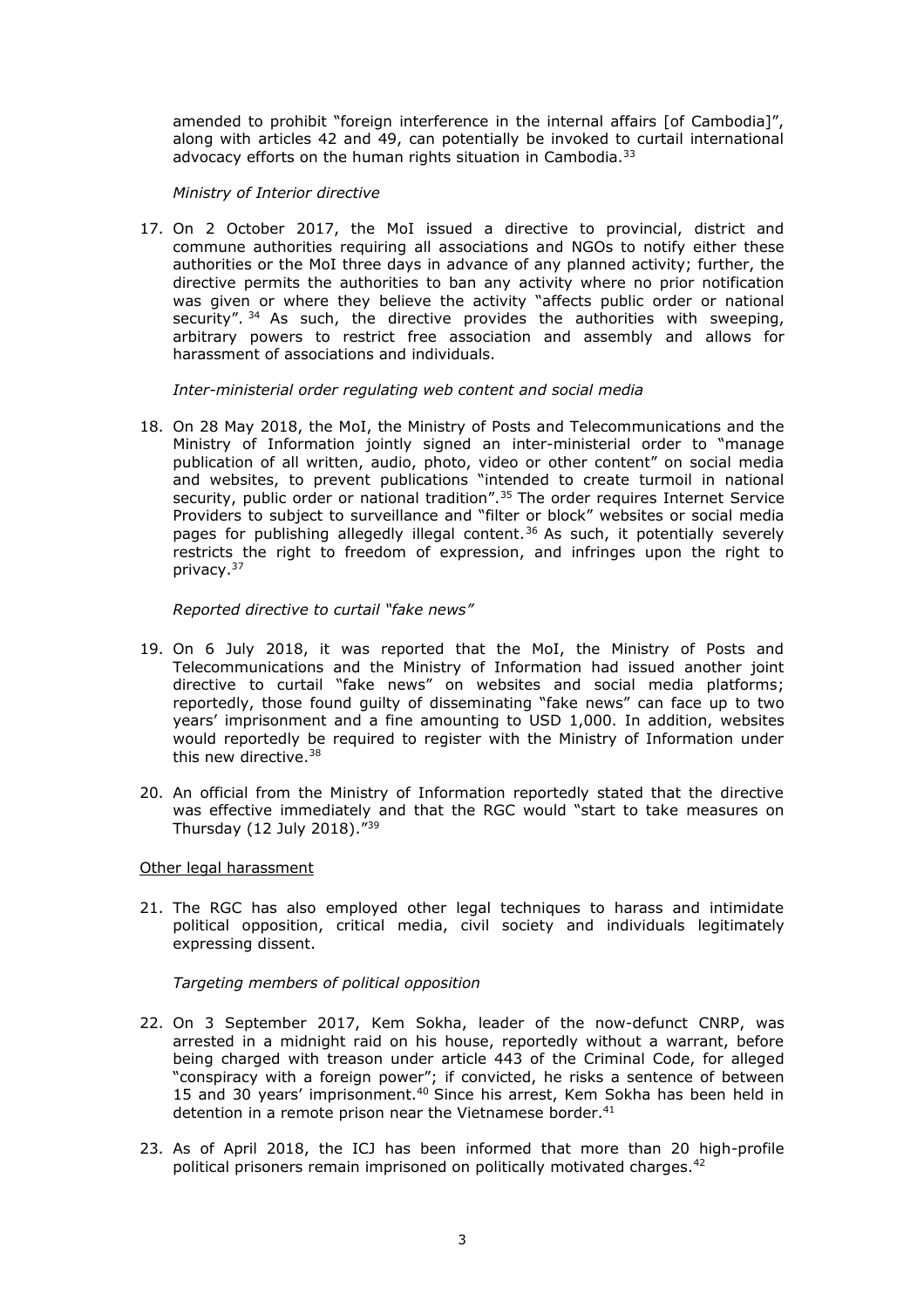#### *Targeting of critical media*

- 24. During the week of 21 August 2017, the RGC successively banned broadcasts by critical media outlets,<sup>43</sup> in what appeared to be politically motivated intimidation of the media.<sup>44</sup> By the end of August 2017, the Ministry had effectively shut down 32 broadcast frequencies across 20 provinces.<sup>45</sup>
- 25. On 12 September 2017, Radio Free Asia (RFA) announced the formal closure of its in-country operations in Cambodia, after the MFAIC reportedly questioned RFA on its compliance with tax and registration regulations.<sup>46</sup>
- 26. On 14 November 2017, former RFA journalists, Yeang Sothearin and Oun Chhin, were charged with espionage in connection with their work for RFA.<sup>47</sup> In March 2018, the journalists were further charged with allegedly producing pornography.<sup>48</sup> The journalists remain in pre-trial detention.<sup>49</sup>
- 27. On 4 September 2017, the Cambodia Daily, an independent English-language newspaper, ceased operations after it was unable to pay a tax bill issued by the General Department of Taxation (GDT), and reportedly produced without any formal audit, for the equivalent of USD 6.3million.<sup>50</sup>
- 28. On 5 May 2018, the Phnom Penh Post, another independent English-language newspaper, was reportedly sold to a Malaysian businessman.<sup>51</sup> The sale settled a USD 3.9million tax bill imposed by the GDT on the newspaper. <sup>52</sup>

*Targeting of civil society<sup>53</sup>*

- 29. On 15 September 2017, environmental NGO, Mother Nature, reportedly "voluntarily" de-registered following repeated harassment of the NGO. <sup>54</sup> In September 2017, its activists, Hun Vannak and Dem Kundy, were arrested for documenting illegal sand dredging operations in an area reportedly belonging to a CPP senator.<sup>55</sup> On 26 January 2018, they were reportedly found guilty of alleged incitement to commit a felony and making "unauthorized recordings in a private place", and sentenced to one year's imprisonment.<sup>56</sup>
- 30. On 26 May 2018, Phnom Penh Municipal Court reportedly issued summonses against eight individuals, including key civil society members, for questioning in the trial against Kem Sokha on alleged treason charges.<sup>57</sup>

*Targeting of individuals legitimately expressing dissent*

- 31. Individuals legitimately expressing dissent have been reportedly increasingly targeted by the RGC in 2017 and 2018.<sup>58</sup>
- 32. On 8 February 2018, Sam Sokha, a woman who had been sentenced in absentia to two years' imprisonment for alleged "insult of a public official" and "incitement" after posting a Facebook video of herself throwing a sandal at a CPP billboard, was extradited from Thailand to Cambodia despite being a UNHCR-recognized refugee, and imprisoned.<sup>59</sup>
- 33. In February 2018, San Rotha, a man who had allegedly called the RGC "authoritarian" in a Facebook video post, was arrested and detained in Kampong Cham province.<sup>60</sup>
- 34. On 10 July 2018, Om Sovann, an elementary school teacher in Kampong Chhnang province, was reportedly released after being arrested and detained for allegedly encouraging villagers to boycott the 2018 elections.<sup>61</sup>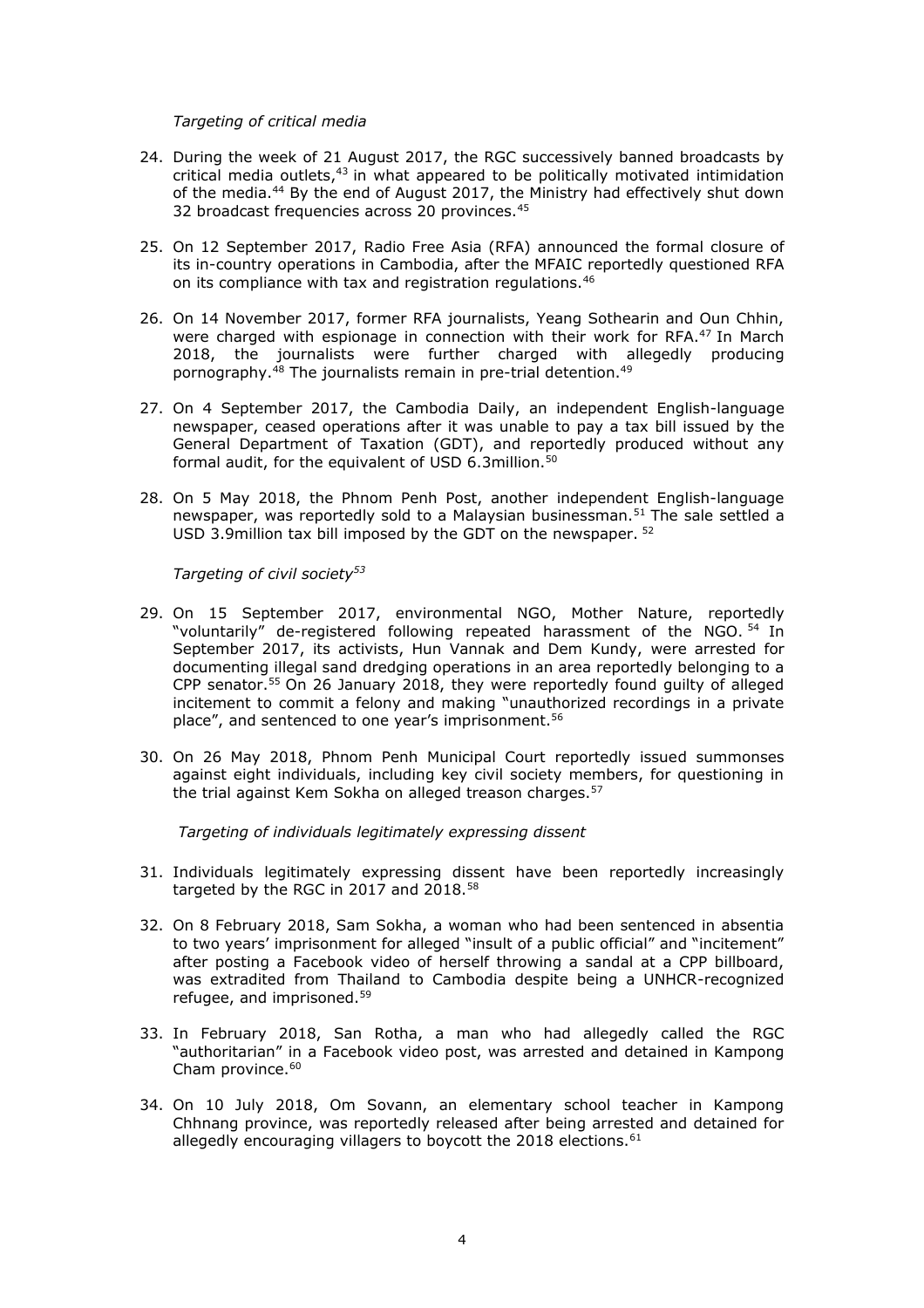#### Misuse of 'rule of law'

- 35. The RGC and its officials have consistently misused the principle of 'rule of law' to justify its clampdown on fundamental freedoms.<sup>62</sup>
- 36. To name just a few examples, just hours after the Supreme Court [dissolved the](https://www.icj.org/cambodia-the-icj-condemns-dissolution-of-main-opposition-party/)  [main opposition party,](https://www.icj.org/cambodia-the-icj-condemns-dissolution-of-main-opposition-party/) Prime Minister Hun Sen announced that the decision was based on the principle of "rule of law".<sup>63</sup> Several days later, at a roundtable conference at the Royal Academy of Cambodia, a Ministry of Justice spokesman claimed that the "rule of law" had justified the dissolution of the CNRP.<sup>64</sup> In December 2017, Chin Malin, a spokesman at the Ministry of Justice and member of the Cambodian Human Rights Committee, said recent crackdowns were a matter of following the "rule of law". <sup>65</sup> On 10 March 2018, the Council of Ministers' Press Quick Reaction Unit published a 86-page White Paper in English called "Strengthening the Rule of Law and Liberal Democratic Process".<sup>66</sup>

## **Lack of an independent and impartial judiciary**

- 37. In a Baseline study on Cambodia's justice system released by the ICJ in 2017, the ICJ found that the lack of an independent and impartial judiciary was the single largest problem facing the justice system, including as a result of the endemic levels of political interference in high-profile cases and the equally entrenched systemic corruption in others.<sup>67</sup> In short, the ICJ concluded "the rule of law is virtually absent in the Cambodian justice system".<sup>68</sup>
- 38. The judiciary's lack of independence and impartiality was institutionally cemented by the passage of judicial reform laws in 2014 and illustrated by the judiciary's role in dissolving the main opposition party ahead of the 2018 elections.

#### *Judicial reform laws*

- 39. On 16 July 2014, the Law on the Organization of the Courts, the Law on the Statute of Judges and Prosecutors and the Law on the Organization and Functioning of the Supreme Council of the Magistracy entered into force despite the absence of public consultation, and notwithstanding calls by NGOs for the laws to be revised in accordance with Cambodia's international legal obligations.<sup>69</sup>
- 40. In a briefing paper on the laws, the ICJ expressed concern that they would: i) severely infringe the independence of the judiciary, in violation of the Cambodian Constitution and the principle of the separation of powers;<sup>70</sup>ii) result in undue control by the Executive branch of the judiciary's financial and administrative matters; iii) unduly interfere with the free expression of judges and prosecutors; and iv) fail to provide sufficient safeguards for judicial independence in the selection, promotion, removal and disciplining of judges.<sup>71</sup>

## *Dissolution of CNRP*

- 41. In a statement following the CNRP's dissolution, the ICJ condemned the "entire 'legal process' (as) nothing more than political theatre, inconsistent with human rights and the rule of law".<sup>72</sup>
- 42. Referring to the fact that the LPP had been urgently amended only shortly before the CNRP's dissolution and noting that the President of the Supreme Court was reportedly a CPP member who sits on both the party's Standing and Permanent Committees, the ICJ criticized the proceedings as a "mockery of fair justice" and highlighted that the President should have "at an absolute minimum, recused himself from the case" because of a clear conflict of interest.<sup>73</sup>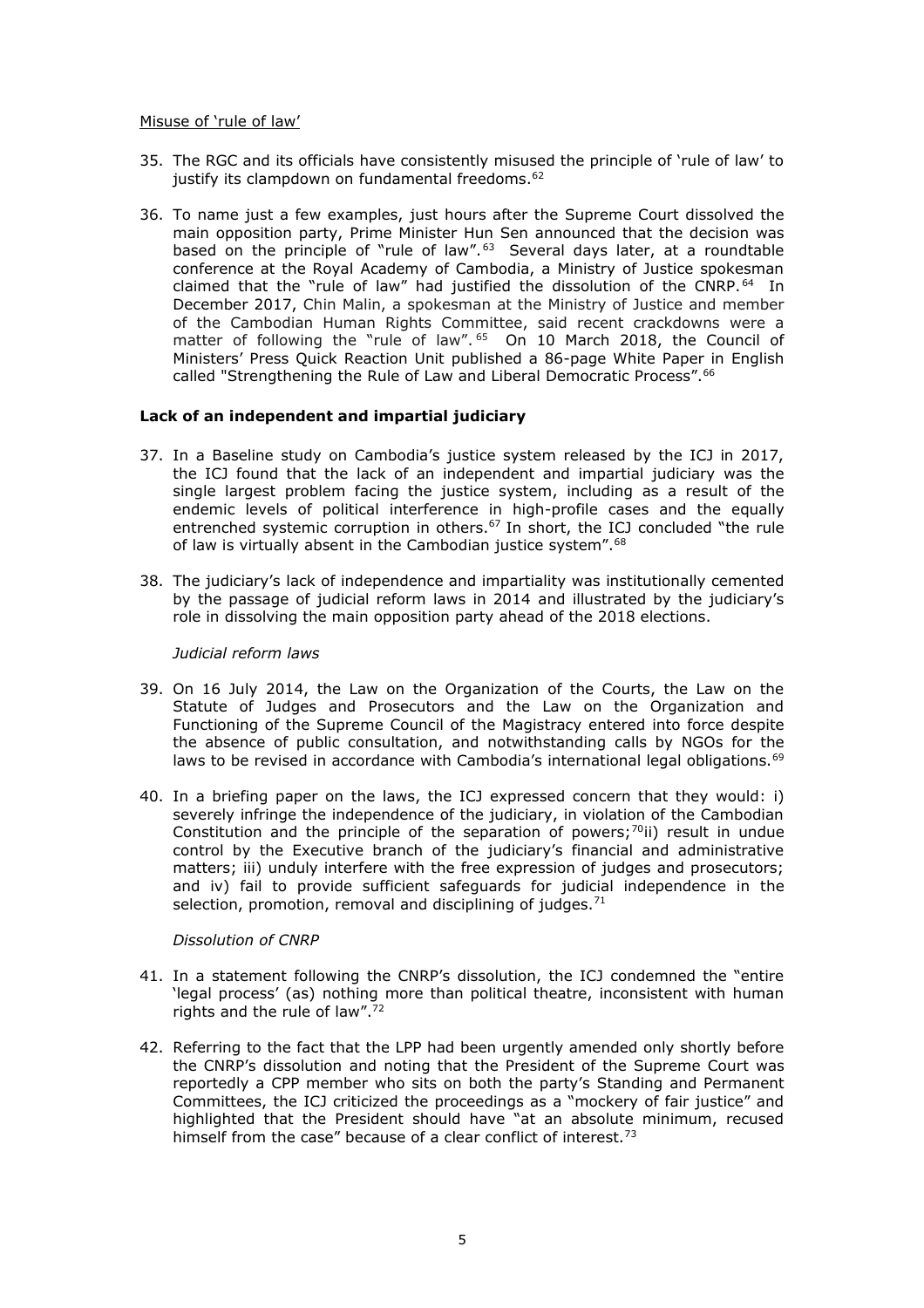## **Recommendations**

43. In light of the above, the ICJ calls upon the HRC and the Working Group on the UPR to recommend that the RGC:

(a) Repeal or amend domestic laws to bring them in line with the RGC's international human rights obligations, including, but not limited to: the Law on Political Parties; the Law on Associations and Non-governmental Organizations; the Cambodian Criminal Code, particularly article 437 *bis;* the Cambodian Constitution, including as a matter of priority articles 34, 42, 49 and 53;

(b) Repeal or amend domestic laws – including, but not limited to, the Law on the Organization of the Courts, the Law on the Statute of Judges and Prosecutors, and the Law on the Organization and Functioning of the Supreme Council of the Magistracy – to ensure the independence of the judiciary and remove excessive powers granted to members of the Executive branch, particularly the Cambodian Minister of Justice, to control and influence the professional functions and operations of judges and prosecutors;

(c) Abolish government-issued regulations or directives which contravene rights to fundamental freedoms protected under international human rights law, including, as matters of priority, the inter-ministerial order regulating content on social media, Ministry of Interior directives requiring associations to notify the RGC of their activities, and the recent reported inter-ministerial directive to curtail "fake news";

(e) Halt efforts to bring into force legislation drafted with the purpose of, and including provisions allowing for, violation of rights protected under international human rights law;

(f) End the prosecution of individuals under article 437 *bis* of the Cambodian Criminal Code and release individuals detained under *lèse-majesté* charges;

(g) End the use of law as a tool of harassment, intimidation or silencing of members of the political opposition, civil society, critical media, lawyers, prosecutors, judges and/or individuals, in recognition of rights protected under international human rights law;

(h) Release all prisoners currently imprisoned or detained on politically motivated charges;

(i) Uphold the right to fair trial of all persons, including of detained persons;

(j) Take necessary measures to hold to account perpetrators of harassment, intimidation and violence against members of the political opposition, civil society, critical media, lawyers, prosecutors, judges and/or individuals for the legitimate exercise of their fundamental freedoms;

(k) Take necessary measures, in law and in practice, to guard against legal harassment of lawyers, prosecutors and judges on the basis of the political affiliations or agendas of their clients.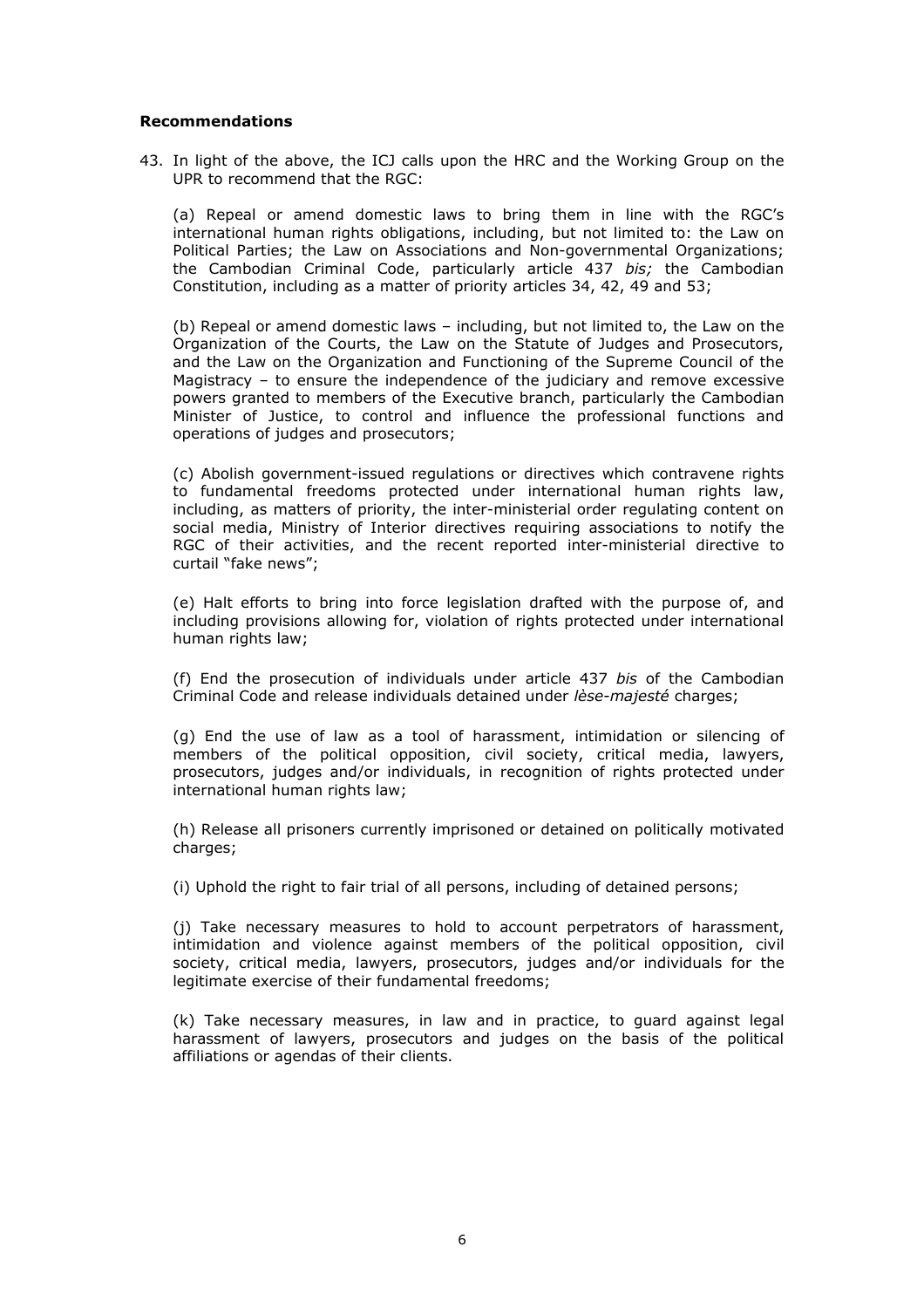## **ENDNOTES**

 $\overline{a}$  $^{\rm 1}$  In this respect, the ICJ notes that following the  $18^{\rm th}$  session of the Working Group on the UPR, Cambodia accepted 19 recommendations calling for, inter alia, review of its domestic laws in line with international legal obligations, and judicial reform to ensure independence of the judiciary. See Report of the Working Group on the Universal Periodic Review: Cambodia, U.N.<br>Doc. (16. 1776) March (2014, 2014) A/HRC/26/16, [http://www.ohchr.org/EN/HRBodies/UPR/Pages/KHindex.aspx;](http://www.ohchr.org/EN/HRBodies/UPR/Pages/KHindex.aspx)

Report of the Working Group on the Universal Periodic Review: Cambodia, Addendum, Views on conclusions and/or recommendations, voluntary commitments and replies presented by the State under review, U.N. Doc. A/HRC/26/16/Add.1, 25 June 2014, [http://www.ohchr.org/EN/HRBodies/UPR/Pages/KHindex.aspx.](http://www.ohchr.org/EN/HRBodies/UPR/Pages/KHindex.aspx)

2 In March 2018, the United Nations Special Rapporteur on the situation of human rights in Cambodia Rhona Smith expressed concern at the "increased tendency of this [Cambodian] Government to rule by law rather than in accordance with the rule of law". See UNSR Professor Rhona Smith, End of Mission Statement, 14 March 2018, [http://cambodia.ohchr.org/sites/default/files/End%20of%20Mission%20statement%2014%20M](http://cambodia.ohchr.org/sites/default/files/End%20of%20Mission%20statement%2014%20March%202018.pdf) [arch%202018.pdf](http://cambodia.ohchr.org/sites/default/files/End%20of%20Mission%20statement%2014%20March%202018.pdf)

 $\frac{3}{3}$  See Cambodian Center for Human Rights (CCHR), 'Annex 1: Legal analysis of the July 2017,<br>proposed amendment to the LPP', 19 July 2017, proposed amendment to the LPP', 19 July 2017,

https://cchrcambodia.org/admin/media/analysis/analysis/english/2017-07-19-CSO-ssubmit-<br>Legal-Analysis-of-Proposed-Amendment-to-LPP-to-CC\_ENG.pdf; Human Rights Watch, [Legal-Analysis-of-Proposed-Amendment-to-LPP-to-CC\\_ENG.pdf;](https://cchrcambodia.org/admin/media/analysis/analysis/english/2017-07-19-CSO-ssubmit-Legal-Analysis-of-Proposed-Amendment-to-LPP-to-CC_ENG.pdf)<br>
'Cambodia: World Report 2018', https://www.hrw. https://www.hrw.org/world-report/2018/country-<br>International, Cambodia 2017/2018', [chapters/cambodia](https://www.hrw.org/world-report/2018/country-chapters/cambodia); Amnesty <https://www.amnesty.org/en/countries/asia-and-the-pacific/cambodia/report-cambodia/>

<sup>4</sup> Office of the United Nations High Commissioner for Human Rights in Cambodia, 'A Human Rights Analysis Of The Amended Law On Political Parties (2017)', 28 March 2017 ('OHCHR Cambodia 2017'),

[http://cambodia.ohchr.org/sites/default/files/Analysis%20on%20the%20Amended%20Law%20](http://cambodia.ohchr.org/sites/default/files/Analysis%20on%20the%20Amended%20Law%20on%20Political%20Parties%2028%2003%202017%20FINAL%20no%20TC.pdf) [on%20Political%20Parties%2028%2003%202017%20FINAL%20no%20TC.pdf](http://cambodia.ohchr.org/sites/default/files/Analysis%20on%20the%20Amended%20Law%20on%20Political%20Parties%2028%2003%202017%20FINAL%20no%20TC.pdf) <sup>5</sup> OHCHR Cambodia 2017, pp 6- 7.

6 Including rights protected under articles 19, 22 and 25 of the International Covenant on Civil and Political Rights (ICCPR). Cambodia ratified the ICCPR in 1992.

<sup>7</sup> Savi Khorn, 'Cambodia Signs Controversial Amendment Into Law', *Radio Free Asia,* 28 July 2017, [https://www.rfa.org/english/news/cambodia/law-07282017165222.html;](https://www.rfa.org/english/news/cambodia/law-07282017165222.html) Cambodian League for the Promotion and Defense of Human Rights (LICADHO), 'Amendments to Law on Political Parties passed in boycotted National Assembly session', 20 February 2017, <http://www.licadho-cambodia.org/flashnews.php?perm=209>

 $8$  Article 6 (new), LPP. English translation of article provided at OHCHR Cambodia 2017, p 10.

<sup>9</sup> Article 38 (new), LPP. See OHCHR Cambodia 2017, p 15.

<sup>10</sup> Article 44 (new) paragraph 2, LPP. See OHCHR Cambodia 2017, p 29.

<sup>11</sup> Article 45 (new) paragraph 3, LPP. See OHCHR Cambodia 2017, p 30.

<sup>12</sup> Khan Sophirom, 'Ministry of Interior Deletes 20 Political Parties', *Agence Kampuchea Presse,* 3 October 2017, http://www.akp.gov.kh/?p=110889</u>. The parties were dissolved pursuant to articles 19 (new) and 20 (new) of the LPP.

 $13$  These parties were dissolved pursuant to article 31 of the LPP: The New Socialist Party, Rescue Party, Women's Party Neak, The Nationalist Party, Popular Socialist Party, Party Ponluseripheap Thach Ray, Liberal Party of Unification, and The Khmer Nation Party. Seng Baran, 'MoI removed 9 political parties from list', *Vayo*, 15 November 2017, [http://vayofm.com/news/detail/82068-485948443.html;](http://vayofm.com/news/detail/82068-485948443.html) Mech Dara, `Supreme Court ruling dissolves 9 small parties', *The Phnom Penh Post*, 31 October 2017, [https://www.phnompenhpost.com/national/supreme-court-ruling-dissolves-9-small-parties;](https://www.phnompenhpost.com/national/supreme-court-ruling-dissolves-9-small-parties) For the list of the 9 parties, see Mom Sophon, 'Nine parties face closure', *Khmer Times*, 30 August 2017,<https://www.khmertimeskh.com/5080574/nine-parties-face-closure/>

 $14$  Article 6 (new) of the LPP criminalizes any activity which would "lead to the destruction of national unity and territorial integrity of Cambodia", "conduct sabotage", "affect national security" or "break up national unity", and article 7 (new) of the LPP prevents political parties from "subordination to any foreign political party or foreign government."

<sup>15</sup> See ICJ, 'Cambodia: The ICJ condemns dissolution of main opposition party', 16 November 2017, [https://www.icj.org/cambodia-the-icj-condemns-dissolution-of-main-opposition-party/;](https://www.icj.org/cambodia-the-icj-condemns-dissolution-of-main-opposition-party/) This decision followed a complaint the MoI had filed with the Supreme Court seeking CNRP's dissolution pursuant to newly amended article 38 (new) of the LPP, which allows the Ministry of Interior to suspend the activities of a political party or file a complaint to the Supreme Court seeking dissolution of a political party where the party has been deemed to "act in contradiction to the Constitution, the Law on Political Parties or other laws currently in force in the Kingdom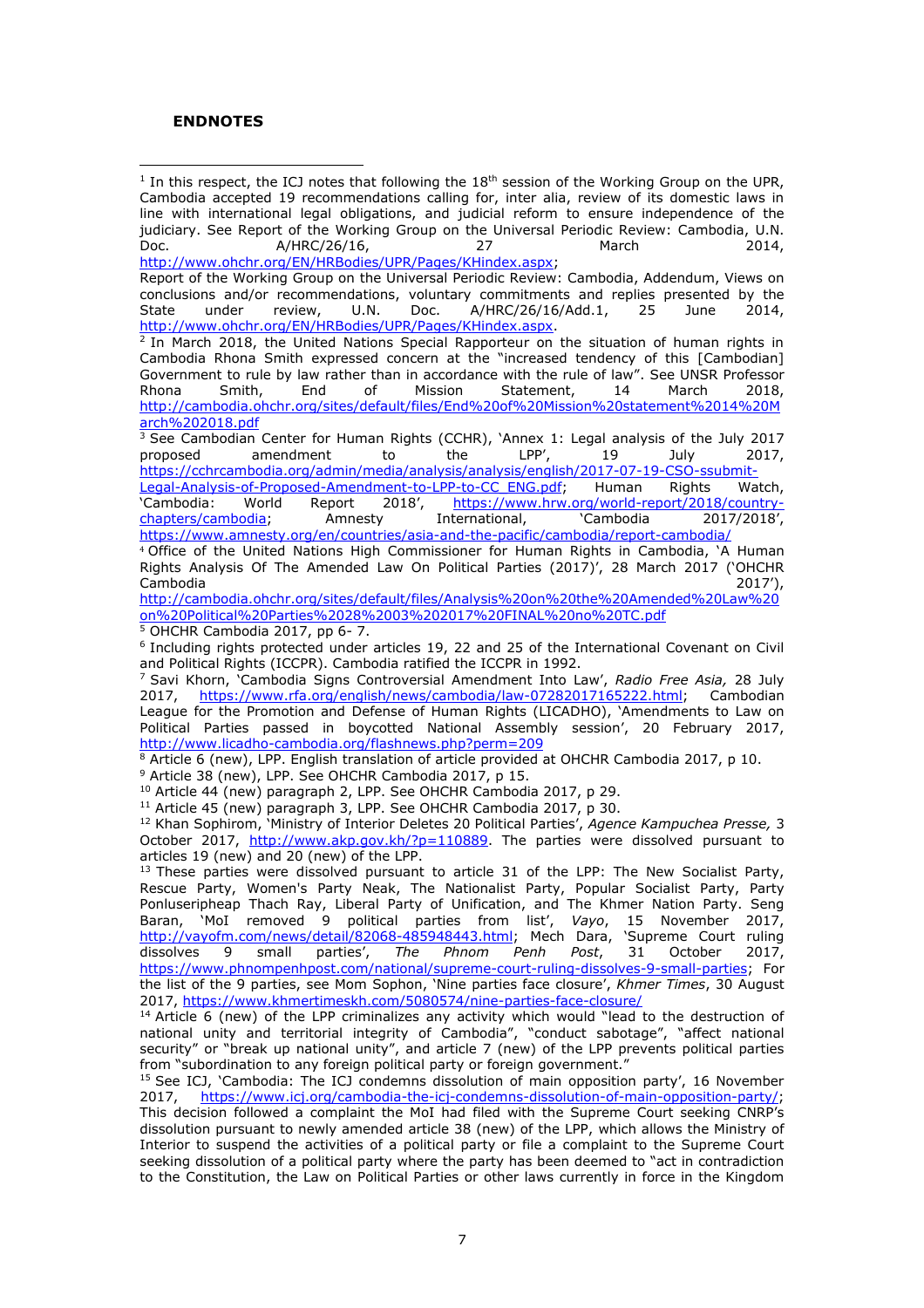$\overline{a}$ of Cambodia". Notably, in October 2017, amendments to the Law on Elections of Members of the National Assembly (LEMNA) were passed through the National Assembly, allowing for redistribution of CNRP seats in Parliament to other minor parties and all CNRP commune chief seats to the CPP in the event of the CNRP's dissolution. See Mech Dara and Andrew Nachemson, 'CPP set to amend laws to take all of CNRP's commune chief seats', *Phnom Penh Post*, 13 October 2017, [https://www.phnompenhpost.com/national/cpp-set-amend-laws-take-all-cnrps](https://www.phnompenhpost.com/national/cpp-set-amend-laws-take-all-cnrps-commune-chief-seats)[commune-chief-seats](https://www.phnompenhpost.com/national/cpp-set-amend-laws-take-all-cnrps-commune-chief-seats); Mech Dara and Andrew Nachemson, 'Breaking: National Assembly passes election law amendments to allow CNRP seat distribution', *Phnom Penh Post*, 16 October 2017, [https://www.phnompenhpost.com/national/breaking-national-assembly-passes-election-law](https://www.phnompenhpost.com/national/breaking-national-assembly-passes-election-law-amendments-allow-cnrp-seat-distribution)[amendments-allow-cnrp-seat-distribution](https://www.phnompenhpost.com/national/breaking-national-assembly-passes-election-law-amendments-allow-cnrp-seat-distribution); Leonie Kijewski and Khouth Sophak Chakrya, 'CPP big winner in local seat reallocation, *Phnom Penh Post*, 4 December 2017, <https://www.phnompenhpost.com/national-politics/cpp-big-winner-local-seat-reallocation> <sup>16</sup> Pech Sotheary, 'King signs law on NGOs', *Phnom Penh Post,* 14 August 2015, <https://www.phnompenhpost.com/national/king-signs-law-ngos>

<sup>17</sup> See ICJ, 'Cambodia: approved NGO law poised to hobble the work of civil society', 13 July 2015, https://www.icj.org/cambodia-approved-ngo-law-poised-to-hobble-the-work-of-civil[https://www.icj.org/cambodia-approved-ngo-law-poised-to-hobble-the-work-of-civil](https://www.icj.org/cambodia-approved-ngo-law-poised-to-hobble-the-work-of-civil-society/)[society/;](https://www.icj.org/cambodia-approved-ngo-law-poised-to-hobble-the-work-of-civil-society/) ICJ et al, Letter to Hun Sen on Law on Associations and Non-Governmental Organizations, 6 July 2015, [https://www.icj.org/wp-content/uploads/2015/07/Cambodia-Letter](https://www.icj.org/wp-content/uploads/2015/07/Cambodia-Letter-to-Hun-Sen-Withdraw-LANGO-Advocacy-Open-Letters-2015-ENG.pdf)[to-Hun-Sen-Withdraw-LANGO-Advocacy-Open-Letters-2015-ENG.pdf;](https://www.icj.org/wp-content/uploads/2015/07/Cambodia-Letter-to-Hun-Sen-Withdraw-LANGO-Advocacy-Open-Letters-2015-ENG.pdf) ICJ et al, Letter to President of the National Assembly Heng Samrin, 22 June 2015, [https://www.icj.org/wp](https://www.icj.org/wp-content/uploads/2015/06/Cambodia-Letter-to-Heng-Samrin-Withdraw-LANGO-Advocacy-Open-Letters-2015-ENG.pdf)[content/uploads/2015/06/Cambodia-Letter-to-Heng-Samrin-Withdraw-LANGO-Advocacy-Open-](https://www.icj.org/wp-content/uploads/2015/06/Cambodia-Letter-to-Heng-Samrin-Withdraw-LANGO-Advocacy-Open-Letters-2015-ENG.pdf)[Letters-2015-ENG.pdf;](https://www.icj.org/wp-content/uploads/2015/06/Cambodia-Letter-to-Heng-Samrin-Withdraw-LANGO-Advocacy-Open-Letters-2015-ENG.pdf) ICJ et al, Letter to Australian Foreign Minister, 'Call on Cambodia government to drop draft NGO Law', 29 May 2015, [https://www.icj.org/wp](https://www.icj.org/wp-content/uploads/2015/06/Cambodia-Australia-Cambodia-lango-letter-Advocacy-Open-letters-2015-ENG.pdf)[content/uploads/2015/06/Cambodia-Australia-Cambodia-lango-letter-Advocacy-Open-letters-](https://www.icj.org/wp-content/uploads/2015/06/Cambodia-Australia-Cambodia-lango-letter-Advocacy-Open-letters-2015-ENG.pdf)[2015-ENG.pdf](https://www.icj.org/wp-content/uploads/2015/06/Cambodia-Australia-Cambodia-lango-letter-Advocacy-Open-letters-2015-ENG.pdf)

 $18$  Articles 5-17 and 25 of the LANGO. See unofficial translation of LANGO of 19 August 2015 at [http://www.sithi.org/admin/upload/law/Unofficial-Translation-LANGO.pdf;](http://www.sithi.org/admin/upload/law/Unofficial-Translation-LANGO.pdf) See also Office of the United Nations High Commissioner for Human Rights in Cambodia, 'A Human Rights Analysis Of The Law on Associations and Non-governmental Organizations', 4 August 2015 ('OHCHR Cambodia 2015'),

[http://cambodia.ohchr.org/~cambodiaohchr/sites/default/files/OHCHR\\_analysis\\_of\\_5th\\_LANGO](http://cambodia.ohchr.org/~cambodiaohchr/sites/default/files/OHCHR_analysis_of_5th_LANGO_Eng.pdf) [\\_Eng.pdf](http://cambodia.ohchr.org/~cambodiaohchr/sites/default/files/OHCHR_analysis_of_5th_LANGO_Eng.pdf)

<sup>19</sup> Articles 8, 30, 35 of LANGO.

<sup>20</sup> Andrew Nachemson, 'Government probing 'Situation Room'', *Phnom Penh Post*, 30 June 2017, <https://www.phnompenhpost.com/national/government-probing-situation-room>

<sup>21</sup> Ben Sokhean, 'Interior Ministry Issues Stop-Order to Situation Room NGOs', *The Cambodia Daily*, 5 July 2017, [https://www.cambodiadaily.com/news/interior-ministry-issues-stop-order](https://www.cambodiadaily.com/news/interior-ministry-issues-stop-order-to-situation-room-ngos-132133/)[to-situation-room-ngos-132133/](https://www.cambodiadaily.com/news/interior-ministry-issues-stop-order-to-situation-room-ngos-132133/)

 $22$  On 23 August 2017, NDI received an order from the MFAIC dictating that NDI had to shut down its office for alleged violation of article 34 of the LANGO and for alleged non-compliance with tax laws. See Ananth Baliga, 'Ministry shutters NDI for Lango violations as US Embassy hits back', *Phnom Penh Post*, 24 August 2017, [https://www.phnompenhpost.com/national/ministry](https://www.phnompenhpost.com/national/ministry-shutters-ndi-lango-violations-us-embassy-hits-back)[shutters-ndi-lango-violations-us-embassy-hits-back](https://www.phnompenhpost.com/national/ministry-shutters-ndi-lango-violations-us-embassy-hits-back); NDI, 'Statement on Cambodian Government's Decision to Shut Down NDI's Office in Cambodia', 23 August 2017, [https://www.ndi.org/publications/statement-cambodian-](https://www.ndi.org/publications/statement-cambodian-government)government's-decision-shut-down-ndis[office-cambodia](https://www.ndi.org/publications/statement-cambodian-government)

 $^{23}$  Articles 10 and 25 of LANGO. See Ben Sokhean, Kong Meta, `Land rights NGO suspended', *Phnom Penh Post*, 29 September 2017, [https://www.phnompenhpost.com/national/land-rights](https://www.phnompenhpost.com/national/land-rights-ngo-suspended)[ngo-suspended](https://www.phnompenhpost.com/national/land-rights-ngo-suspended)

 $24$  The 30-day suspension order was later extended until February 2018, reportedly leaving EC "in limbo" until the MoI formally confirmed that EC could operate again. See Leonie Kijewski, Niem Chheng, 'Equitable Cambodia allowed to reopen', *Phnom Penh Post*, 26 February 2018, <https://www.phnompenhpost.com/national/equitable-cambodia-allowed-reopen>

 $25$  Statement signed by 64 CSOs, 'Joint Statement - CSOs call for outright rejection of draft amendments to the Constitution and Criminal Code, amid legislative assault on Cambodian peoples' rights and freedoms', 21 February 2018, peoples' rights and freedoms', 21 February 2018, [https://cchrcambodia.org/index\\_old.php?title=CSOs-call-for-outright-rejection-of-draft](https://cchrcambodia.org/index_old.php?title=CSOs-call-for-outright-rejection-of-draft-amendments-to-the-Constitution-and-Criminal-Code-amid-legislative-assault-on-Cambodian-peoples-rights-and-freedoms&url=media/media.php&p=press_detail.php&prid=688&id=5&lang=eng)[amendments-to-the-Constitution-and-Criminal-Code-amid-legislative-assault-on-Cambodian](https://cchrcambodia.org/index_old.php?title=CSOs-call-for-outright-rejection-of-draft-amendments-to-the-Constitution-and-Criminal-Code-amid-legislative-assault-on-Cambodian-peoples-rights-and-freedoms&url=media/media.php&p=press_detail.php&prid=688&id=5&lang=eng)[peoples-rights-and-](https://cchrcambodia.org/index_old.php?title=CSOs-call-for-outright-rejection-of-draft-amendments-to-the-Constitution-and-Criminal-Code-amid-legislative-assault-on-Cambodian-peoples-rights-and-freedoms&url=media/media.php&p=press_detail.php&prid=688&id=5&lang=eng)

[freedoms&url=media/media.php&p=press\\_detail.php&prid=688&id=5&lang=eng;](https://cchrcambodia.org/index_old.php?title=CSOs-call-for-outright-rejection-of-draft-amendments-to-the-Constitution-and-Criminal-Code-amid-legislative-assault-on-Cambodian-peoples-rights-and-freedoms&url=media/media.php&p=press_detail.php&prid=688&id=5&lang=eng) Prior to the enactment of the *lèse-majesté* law, the ICJ had raised concerns that the law would expand the scope for curbing free expression by potentially penalizing actors, including associations, beyond the initial maker of a *lèse-majesté* statement. The ICJ had noted that in Thailand, editors who had published alleged *lèse-majesté* statements in magazines or persons who had shared alleged *lèse-majesté* content on social media had found themselves in legal jeopardy. See ICJ, 'End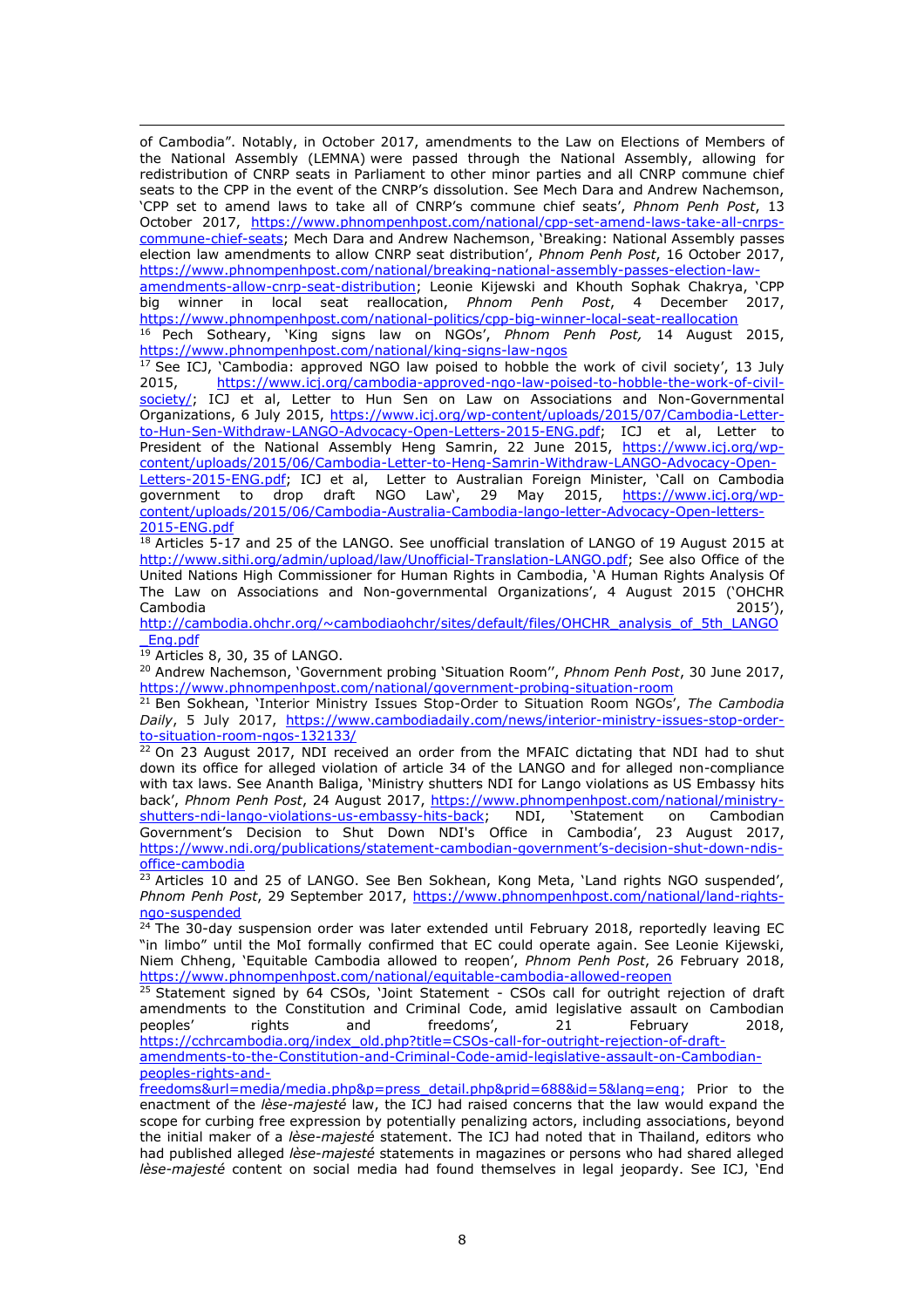$\overline{a}$ efforts to introduce lese majeste law', 2 February 2018, [https://www.icj.org/cambodia-end](https://www.icj.org/cambodia-end-efforts-to-introduce-lese-majeste-law/)[efforts-to-introduce-lese-majeste-law/](https://www.icj.org/cambodia-end-efforts-to-introduce-lese-majeste-law/) 

<sup>26</sup> Fresh News, 'Draft Penal Code Amendment related to Lèse-majesté and Constitutional Amendments Promulgated', 3 March 2018,

<http://www.en.freshnewsasia.com/index.php/en/7748-2018-03-03-05-59-30.html> <sup>27</sup> Leonie Kijewski, Soth Koemsoeun, `National Assembly passes lèse majesté law, limits to freedom of association', *Phnom Penh Post*, 14 February 2018, [https://www.phnompenhpost.com/national-politics/national-assembly-passes-lese-majeste-law](https://www.phnompenhpost.com/national-politics/national-assembly-passes-lese-majeste-law-limits-freedom-association)[limits-freedom-association](https://www.phnompenhpost.com/national-politics/national-assembly-passes-lese-majeste-law-limits-freedom-association)

 $28$  On 13 May 2018, a 50-year-old primary school principal, Kheang Navy, was reportedly arrested in Kampong Thom province for allegedly making comments on Facebook deemed insulting to the King. See Associated Press, 'Cambodia makes first arrest using new royal insult law', *Bangkok Post*, 13 May 2018, [https://www.bangkokpost.com/news/asean/1464489/cambodia-makes-first-arrest-using-new-](https://www.bangkokpost.com/news/asean/1464489/cambodia-makes-first-arrest-using-new-royal-insult-law)

[royal-insult-law;](https://www.bangkokpost.com/news/asean/1464489/cambodia-makes-first-arrest-using-new-royal-insult-law) A week later, 70-year-old barber, Ban Somphy, was reportedly arrested in Siam Reap province for allegedly sharing a picture and text on Facebook deemed insulting to the King. Ban Samphy's case has raised questions regarding the liability of those who repeat the insults of others, but do not write insults themselves. Spokesperson for the Ministry of Justice, Chin Malin, reportedly stated that sharing social media posts, if done with "ill intentions", constitutes a crime equal to that of the original author. Source: Communications with NGO partners. See also Tan Hui Yee, 'Cambodia arrests barber in second lese majeste case', *The Straits Times*, 22 May 2018, [https://www.straitstimes.com/asia/se-asia/cambodia-arrests](https://www.straitstimes.com/asia/se-asia/cambodia-arrests-barber-in-second-lese-majeste-case)[barber-in-second-lese-majeste-case;](https://www.straitstimes.com/asia/se-asia/cambodia-arrests-barber-in-second-lese-majeste-case) Both men reportedly remain in detention.

<sup>29</sup> Ben Sokhean and Andrew Nachemson, `As UN raises concerns over amendments, government says new lèse majesté law will apply to media', *Phnom Penh Post*, 22 February 2018, [https://www.phnompenhpost.com/national/un-raises-concerns-over-amendments-government](https://www.phnompenhpost.com/national/un-raises-concerns-over-amendments-government-says-new-lese-majeste-law-will-apply-media)[says-new-lese-majeste-law-will-apply-media](https://www.phnompenhpost.com/national/un-raises-concerns-over-amendments-government-says-new-lese-majeste-law-will-apply-media)

<sup>30</sup> Niem Chheng, Andrew Nachemson, 'Lèse-majesté law now in effect', *Phnom Penh Post*, 5 March 2018, [https://www.phnompenhpost.com/national-politics/lese-majeste-law-now-effect;](https://www.phnompenhpost.com/national-politics/lese-majeste-law-now-effect) Minister of Information Khieu Kanharith has reportedly asserted that insults must not be reprinted, stating, "If you publish the insult on your platform, then it will help the original intent of the accused". Ministry of Information spokesperson Ouk Kimseng reportedly asserted, "For legally registered media, the authorities will take action accordingly" and that the media could report but not "repeat the offending content or attack or insult the King". Source: Communications with NGO partners.

<sup>31</sup> Ven Rathavong, 'Court summons former CNRP leader over insulting King', *Khmer Times*, 21 June 2018, [https://www.khmertimeskh.com/50503205/court-summons-former-cnrp-leader](https://www.khmertimeskh.com/50503205/court-summons-former-cnrp-leader-over-insulting-king/)[over-insulting-king/](https://www.khmertimeskh.com/50503205/court-summons-former-cnrp-leader-over-insulting-king/)

32 Andrew Nachemson, Mech Dara, 'Updated: Lèse-majesté law among changes to Cambodia's Constitution and Penal Code'*, Phnom Penh Post,* 2 February 2018, [https://www.phnompenhpost.com/national-politics/updated-lese-majeste-law-among-changes](https://www.phnompenhpost.com/national-politics/updated-lese-majeste-law-among-changes-cambodias-constitution-and-penal-code)[cambodias-constitution-and-penal-code;](https://www.phnompenhpost.com/national-politics/updated-lese-majeste-law-among-changes-cambodias-constitution-and-penal-code) Communications with local NGO partners.

<sup>33</sup> Statement signed by 64 CSOs, 'Joint Statement - CSOs call for outright rejection of draft amendments to the Constitution and Criminal Code, amid legislative assault on Cambodian peoples' rights and freedoms', 21 February 2018, rights and freedoms', 21 February 2018, [https://cchrcambodia.org/index\\_old.php?title=CSOs-call-for-outright-rejection-of-draft](https://cchrcambodia.org/index_old.php?title=CSOs-call-for-outright-rejection-of-draft-amendments-to-the-Constitution-and-Criminal-Code-amid-legislative-assault-on-Cambodian-peoples-rights-and-freedoms&url=media/media.php&p=press_detail.php&prid=688&id=5&lang=eng)[amendments-to-the-Constitution-and-Criminal-Code-amid-legislative-assault-on-Cambodian](https://cchrcambodia.org/index_old.php?title=CSOs-call-for-outright-rejection-of-draft-amendments-to-the-Constitution-and-Criminal-Code-amid-legislative-assault-on-Cambodian-peoples-rights-and-freedoms&url=media/media.php&p=press_detail.php&prid=688&id=5&lang=eng)[peoples-rights-and-](https://cchrcambodia.org/index_old.php?title=CSOs-call-for-outright-rejection-of-draft-amendments-to-the-Constitution-and-Criminal-Code-amid-legislative-assault-on-Cambodian-peoples-rights-and-freedoms&url=media/media.php&p=press_detail.php&prid=688&id=5&lang=eng)

[freedoms&url=media/media.php&p=press\\_detail.php&prid=688&id=5&lang=eng](https://cchrcambodia.org/index_old.php?title=CSOs-call-for-outright-rejection-of-draft-amendments-to-the-Constitution-and-Criminal-Code-amid-legislative-assault-on-Cambodian-peoples-rights-and-freedoms&url=media/media.php&p=press_detail.php&prid=688&id=5&lang=eng)

<sup>34</sup> Mech Dara, 'Ministry ups scrutiny of NGOs', *Phnom Penh Post,* 10 October 2017, [https://www.phnompenhpost.com/national/ministry-ups-scrutiny-ngos;](https://www.phnompenhpost.com/national/ministry-ups-scrutiny-ngos) Communications with local NGO partners.

<sup>35</sup> Unofficial translation of the Inter-ministerial Prakas on Publication Controls of Website and Social Media Processing via Internet in the Kingdom of Cambodia, Order No. 170 Br.K/Interministerial. See also Prak Chan Thul, Darren Schuettler, 'Cambodia to monitor online news ahead of July election', *Reuters,* 4 June 2018, [https://www.reuters.com/article/us-cambodia](https://www.reuters.com/article/us-cambodia-media/cambodia-to-monitor-online-news-ahead-of-july-election-idUSKCN1J018I)[media/cambodia-to-monitor-online-news-ahead-of-july-election-idUSKCN1J018I](https://www.reuters.com/article/us-cambodia-media/cambodia-to-monitor-online-news-ahead-of-july-election-idUSKCN1J018I)  $36$  Ibid.

<sup>37</sup> On 5 July 2018, the three ministries reportedly "warned the public" that they would "act against" any social media users or websites found to violate the inter-ministerial order. See Mech Dara, 'Three ministries watch internet from today to prevent 'social chaos'', *Phnom Penh Post,* 5 July 2018, [https://www.phnompenhpost.com/national/three-ministries-watch-internet](https://www.phnompenhpost.com/national/three-ministries-watch-internet-today-prevent-social-chaos)[today-prevent-social-chaos](https://www.phnompenhpost.com/national/three-ministries-watch-internet-today-prevent-social-chaos)

<sup>38</sup> Kate Lamb, 'Cambodia 'fake news' crackdown prompts fears over press freedom', *The Guardian,* 6 July 2018, [https://www.theguardian.com/world/2018/jul/06/cambodia-fake-news](https://www.theguardian.com/world/2018/jul/06/cambodia-fake-news-crackdown-prompts-fears-over-press-freedom)[crackdown-prompts-fears-over-press-freedom](https://www.theguardian.com/world/2018/jul/06/cambodia-fake-news-crackdown-prompts-fears-over-press-freedom); Asian Correspondent Staff, 'Cambodia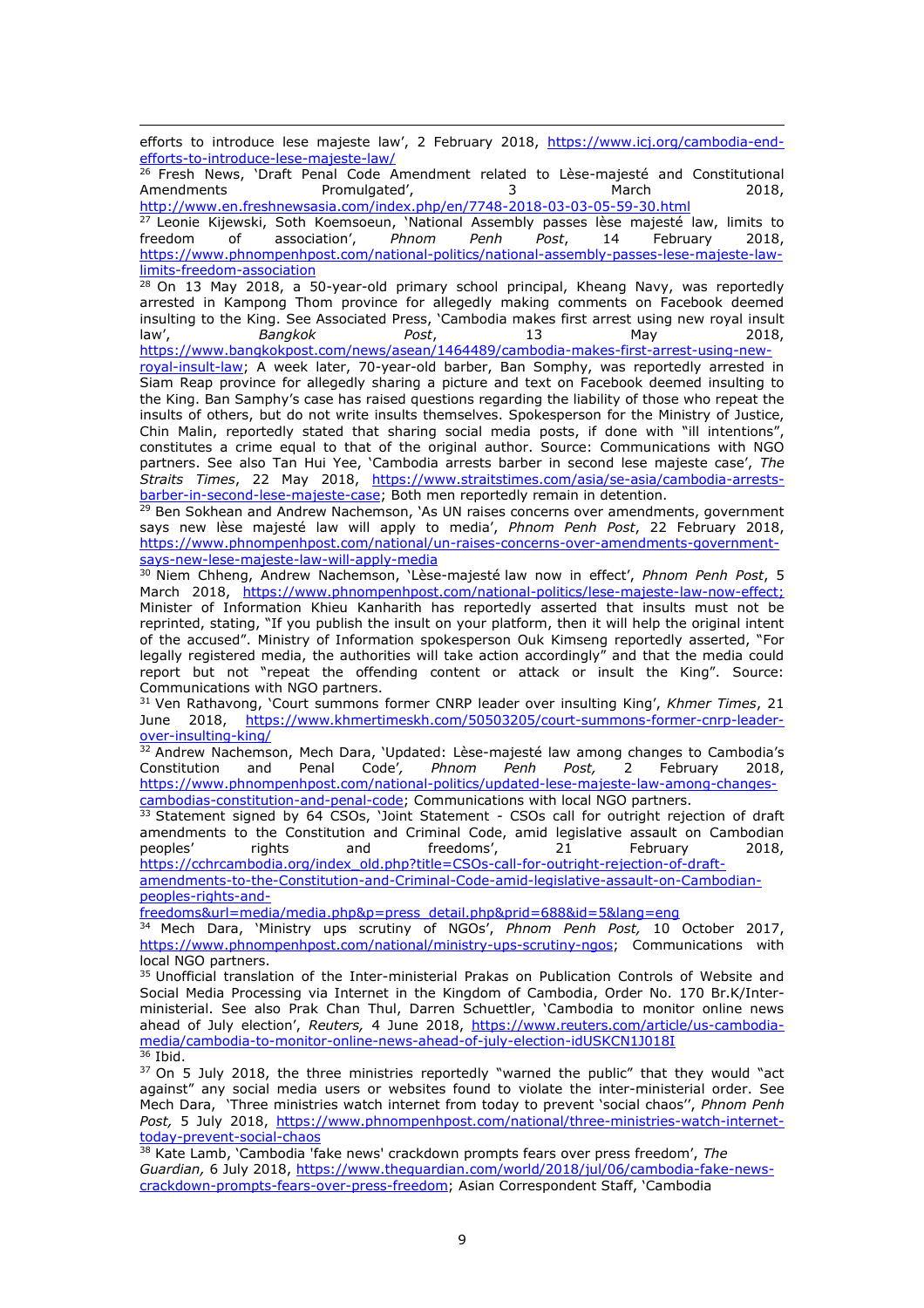$\overline{a}$ introduces its own 'fake news' law', *Asian Correspondent,* 5 July 2018, [https://asiancorrespondent.com/2018/07/cambodia-introduces-its-own-fake-news](https://asiancorrespondent.com/2018/07/cambodia-introduces-its-own-fake-news-law/#jMCSaiTeCR58QrOu.97)[law/#jMCSaiTeCR58QrOu.97](https://asiancorrespondent.com/2018/07/cambodia-introduces-its-own-fake-news-law/#jMCSaiTeCR58QrOu.97) 

 $39$  Ibid.

<sup>40</sup> Post Staff, 'Sokha arrested for 'treason', is accused of colluding with US to topple the qovernment',  $P_{\text{th}}$  Phnom  $P_{\text{th}}$  Post,  $P_{\text{th}}$  September 2017, government', *Phnom Penh Post*, 4 September 2017, [https://www.phnompenhpost.com/national/sokha-arrested-treason-accused-colluding-us-](https://www.phnompenhpost.com/national/sokha-arrested-treason-accused-colluding-us-topple-government)

[topple-government](https://www.phnompenhpost.com/national/sokha-arrested-treason-accused-colluding-us-topple-government) ; Prior to his arrest, Kem Sokha had faced several other charges, including one alleged defamation charge for which he was convicted, and one conviction for reportedly disregarding a summons to respond to allegations of an extramarital affair, for which he was sentenced to five months' imprisonment. See Associated Press, 'Cambodian opposition leader sentenced to five months in prison', The Guardian, 9 September 2016, sentenced to five months [https://www.theguardian.com/world/2016/sep/09/cambodia-opposition-leader-kem-sokha](https://www.theguardian.com/world/2016/sep/09/cambodia-opposition-leader-kem-sokha-sentenced-five-months-prison)[sentenced-five-months-prison](https://www.theguardian.com/world/2016/sep/09/cambodia-opposition-leader-kem-sokha-sentenced-five-months-prison)

 $41$  Kem Sokha has been held in detention in the remote Trapaing Phlong Prison. See Niem Chheng, Kim Sarom, Ananth Baliga, 'Kem Sokha brought to Phnom Penh, denied bail', *Phnom Penh Post*, 1 February 2018, [https://www.phnompenhpost.com/national/kem-sokha-brought](https://www.phnompenhpost.com/national/kem-sokha-brought-phnom-penh-denied-bail)[phnom-penh-denied-bail](https://www.phnompenhpost.com/national/kem-sokha-brought-phnom-penh-denied-bail)

<sup>42</sup> Communications with local NGO partners.

43 Including Voice of America (VOA), Radio Free Asia (RFA) and the Voice of Democracy (VOD). <sup>44</sup> Human Rights Watch, 'Cambodia: Onslaught on Media, Rights Groups', 25 August 2017, [https://www.hrw.org/news/2017/08/25/cambodia-onslaught-media-rights-groups;](https://www.hrw.org/news/2017/08/25/cambodia-onslaught-media-rights-groups) George Wright, 'Voice of Democracy Latest Casualty in Attack on Independent Media', *Cambodia Daily*, 25 August 2017, [https://www.cambodiadaily.com/news/voice-democracy-latest-casualty](https://www.cambodiadaily.com/news/voice-democracy-latest-casualty-attack-independent-media-134059/)[attack-independent-media-134059/](https://www.cambodiadaily.com/news/voice-democracy-latest-casualty-attack-independent-media-134059/)

45 Communications with local NGO partners.

<sup>46</sup> [Ananth Baliga,](http://www.phnompenhpost.com/author/ananth-baliga/77661) [Mech Dara,](http://www.phnompenhpost.com/author/mech-dara/88757) [Niem Chheng](http://www.phnompenhpost.com/author/niem-chheng/89434), 'RFA shuts down Cambodia operations amid media crackdown'. <br>crackdown'. Phnom Penh Post, 12 September 2017, crackdown', [https://www.phnompenhpost.com/national/rfa-shuts-down-cambodia-operations-amid-media](https://www.phnompenhpost.com/national/rfa-shuts-down-cambodia-operations-amid-media-crackdown)<u>[crackdown](https://www.phnompenhpost.com/national/rfa-shuts-down-cambodia-operations-amid-media-crackdown)</u>

<sup>47</sup> The charge of alleged supplying of a "foreign state with information which undermines national defence" carries a penalty of up to 15 years' imprisonment. The pair had reportedly been detained for approximately 66 hours before appearing before the Phnom Penh Municipal Court prosecutor, in violation of domestic laws that prohibit detention without charge for longer than 48 hours. See Kim Sarom, 'Radio Free Asia journalists' detention appeal denied', *Phnom*  Penh Post, 4 April 2018, [https://www.phnompenhpost.com/national/radio-free-asia-journalists](https://www.phnompenhpost.com/national/radio-free-asia-journalists-detention-appeal-denied)[detention-appeal-denied](https://www.phnompenhpost.com/national/radio-free-asia-journalists-detention-appeal-denied)

<sup>48</sup> The charge was allegedly in relation to photos which purportedly showed one of them in compromising positions. See Mech Dara, 'Former RFA reporters charged with pornography, lawyer says', *Phnom Penh Post*, 29 March 2018, [https://www.phnompenhpost.com/national/former-rfa-reporters-charged-pornography-lawyer](https://www.phnompenhpost.com/national/former-rfa-reporters-charged-pornography-lawyer-says)[says](https://www.phnompenhpost.com/national/former-rfa-reporters-charged-pornography-lawyer-says)

<sup>49</sup> Reuters Staff, 'Cambodian journalists charged with espionage denied bail', *Reuters*, 19 April 2018, [https://www.reuters.com/article/us-cambodia-politics/cambodian-journalists-charged](https://www.reuters.com/article/us-cambodia-politics/cambodian-journalists-charged-with-espionage-denied-bail-idUSKBN1HQ0ME)[with-espionage-denied-bail-idUSKBN1HQ0ME;](https://www.reuters.com/article/us-cambodia-politics/cambodian-journalists-charged-with-espionage-denied-bail-idUSKBN1HQ0ME) On 31 May 2018, the journalists were reportedly questioned by the investigating judge at Phnom Penh Municipal Court regarding the alleged pornography charges. See Niem Chheng, 'RFA journalists questioned', *Phnom Penh Post,* 1 June 2018,<https://www.phnompenhpost.com/national/rfa-journalists-questioned>

<sup>50</sup> The bill was produced despite the newspaper's assertion that they had complied with tax regulations. On 5 September, the GDT submitted a complaint to Phnom Penh Municipal Court accusing the newspaper's owners of tax evasion and obstruction of tax implementation. See Cambodia Daily, 'Cambodia Daily Announces Immediate Closure Amid Threats', *Cambodia Daily*, 4 September 2017, [https://www.cambodiadaily.com/news/cambodia-daily-announces-](https://www.cambodiadaily.com/news/cambodia-daily-announces-immediate-closure-amid-threats-134283/)

[immediate-closure-amid-threats-134283/;](https://www.cambodiadaily.com/news/cambodia-daily-announces-immediate-closure-amid-threats-134283/) Niem Chheng, Ananth Baliga, 'Daily trio face tax department charges', *Phnom Penh Post*, 7 September 2017, [https://www.phnompenhpost.com/national/daily-trio-face-tax-department-charges.](https://www.phnompenhpost.com/national/daily-trio-face-tax-department-charges)

 $51$  The businessman was the owner of a public relations firm that had reportedly listed "Hun Sen's entry into the Government seat" as a former "government-related project"". This was evident on the firm's website at <http://www.asia-pr.com/over-the-years/>. See Brendan O'Bryne and Ananth Baliga, 'Phnom Penh Post sold to Malaysian investor', *Phnom Penh Post,* 7 May 2018,<http://www.nationmultimedia.com/detail/business/30344773>

 $52$  Soon after the takeover, the newspaper's new owner fired the editor-in-chief and four senior staff members resigned after they refused to take down an article which raised concerns about the new owner's connections with PM Hun Sen. See Al Jazeera, 'Cambodia: Phnom Penh Post editor sacked over article', *Al Jazeera English*, 8 May 2018,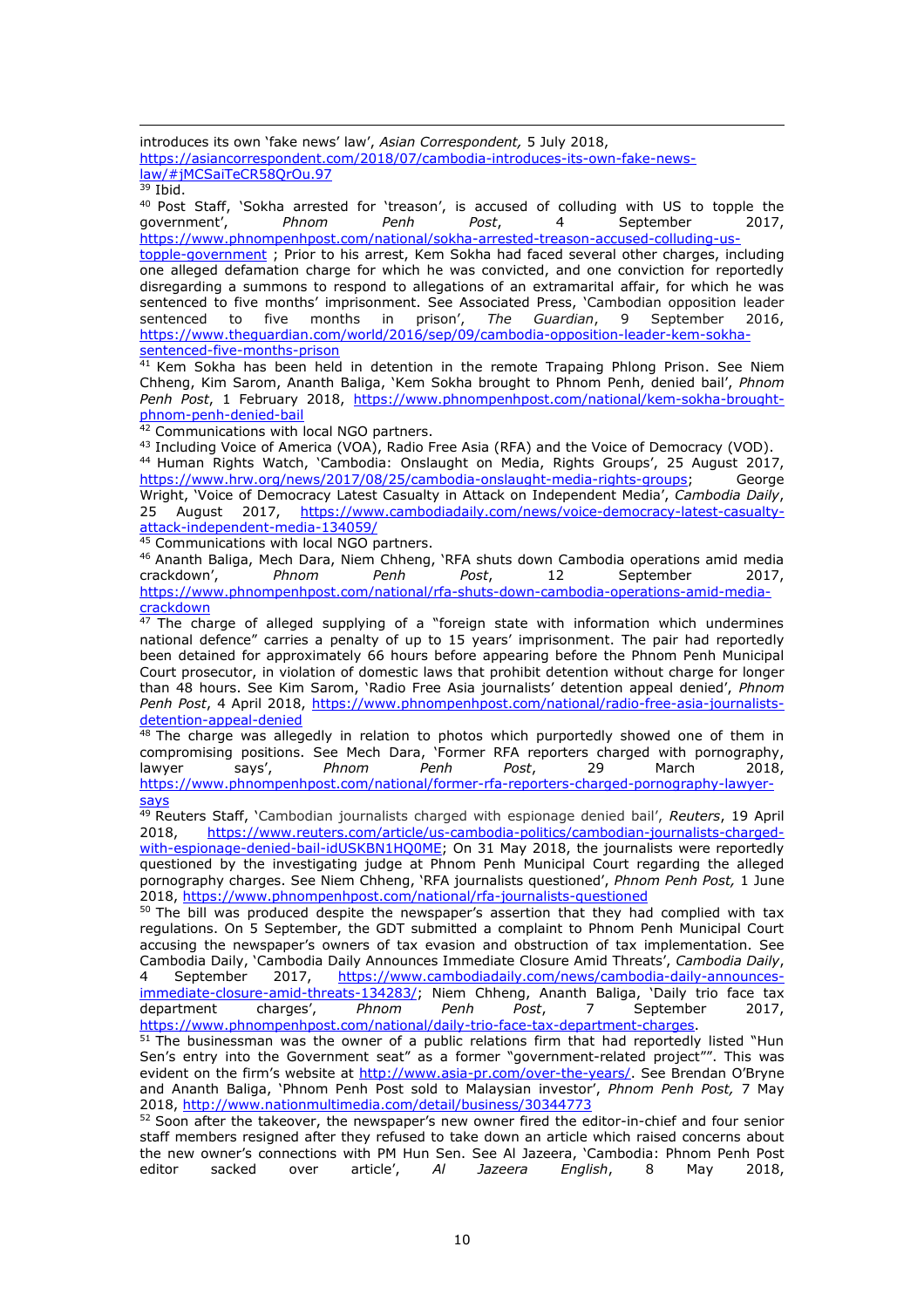$\overline{a}$ [https://www.aljazeera.com/news/2018/05/cambodia-phnom-penh-post-editor-sacked-article-](https://www.aljazeera.com/news/2018/05/cambodia-phnom-penh-post-editor-sacked-article-180507125704780.html)[180507125704780.html](https://www.aljazeera.com/news/2018/05/cambodia-phnom-penh-post-editor-sacked-article-180507125704780.html)

53 The ICJ has also been informed that from September 2014 to date, more than 20 leaders and members of unions have been subject to politically motivated criminal charges. Source: Communications with NGO partners.

<sup>54</sup> Mech Dara and Ananth Baliga, 'Environmental NGO Mother Nature dissolved', *Phnom Penh Post,* 18 September 2017, [https://www.phnompenhpost.com/national/environmental-ngo](https://www.phnompenhpost.com/national/environmental-ngo-mother-nature-dissolved)[mother-nature-dissolved.](https://www.phnompenhpost.com/national/environmental-ngo-mother-nature-dissolved) Mother Nature founder Alex Gonzalez-Davidson, who was deported from Cambodia in 2015, and co-founder San Mala had also been arrested previously by MoI officers. See Tat Oudom, May Titthara, 'Activist Alex arrested', *Phnom Penh Post,* 23 February 2015,<https://www.phnompenhpost.com/activist-alex-arrested>

<sup>55</sup> Mech Dara and Ananth Baliga, 'Environmental NGO Mother Nature dissolved', *Phnom Penh Post,* 18 September 2017, [https://www.phnompenhpost.com/national/environmental-ngo](https://www.phnompenhpost.com/national/environmental-ngo-mother-nature-dissolved)[mother-nature-dissolved;](https://www.phnompenhpost.com/national/environmental-ngo-mother-nature-dissolved)

<sup>56</sup> The court suspended seven months of their sentence, taking into credit their time served in detention from September 2017. They were released on 13 February 2018. See Niem Chheng and James Reddick, 'Mother Nature activists found guilty', *Phnom Penh Post*, 26 January 2018, [https://www.phnompenhpost.com/national/mother-nature-activists-found-guilty;](https://www.phnompenhpost.com/national/mother-nature-activists-found-guilty) Nareth Muong and Richard Finney, 'Two Mother Nature Activists Freed From Jail in Cambodia', *Radio Free Asia,* 13 February 2018,<https://www.rfa.org/english/news/cambodia/nature-02132018170948.html><br>Fresh News, 26 May 2018 [KH]

<sup>57</sup> Fresh News, 26 May 2018 [KH] <http://www.freshnewsasia.com/index.php/en/localnews/87980-2018-05-26-01-37-28.html>

<sup>58</sup> NGO monitoring in-country reported approximately 30 cases of violation of freedom of expression relating to online expression, particularly on social media. Source: Communications with NGO partners.

 $59$  Erin Handley, Mech Dara, 'Extradition of 'shoe thrower 'protester from Thailand raises possibility of CNRP deportations', Phnom Penh Post, 12 February 2018, possibility of CNRP deportations', Phnom Penh Post, 12 [https://www.phnompenhpost.com/national/extradition-shoe-thrower-protester-thailand-raises](https://www.phnompenhpost.com/national/extradition-shoe-thrower-protester-thailand-raises-possibility-cnrp-deportations)[possibility-cnrp-deportations](https://www.phnompenhpost.com/national/extradition-shoe-thrower-protester-thailand-raises-possibility-cnrp-deportations)

<sup>60</sup> He was arrested and detained on his wedding day. See Mech Dara, Yesenia Amaro, 'Man arrested on wedding day for criticizing government on Facebook', *Phnom Penh Post*, 12 February 2018, [https://www.phnompenhpost.com/national/man-arrested-wedding-day](https://www.phnompenhpost.com/national/man-arrested-wedding-day-criticising-government-facebook)[criticising-government-facebook](https://www.phnompenhpost.com/national/man-arrested-wedding-day-criticising-government-facebook)

<sup>61</sup> Oung Dane, 'Teacher held for urging vote boycott', *Phnom Penh Post*, 11 July 2018, <https://www.phnompenhpost.com/national/teacher-held-urging-vote-boycott>

 $62$  In July 2017, a CPP spokesperson reportedly justified amendments to the LPP as necessary to "strengthen the rule of law". On 12 February 2018, he also reportedly stated that control of the political sphere was required for "democratic rule of law". In March 2018, an MoI official noted that any effort to "destabilise" Cambodia would be "monitored through legal means adhering to democratic principle and the rule of law". See Meas Sokchea, Erin Handley, 'Controversial Party Law signed, though King declines to ink changes', Phnom Penh Post, 31 July 2017, [https://www.phnompenhpost.com/national/controversial-party-law-signed-though-king-](https://www.phnompenhpost.com/national/controversial-party-law-signed-though-king-declines-ink-changes)

[declines-ink-changes](https://www.phnompenhpost.com/national/controversial-party-law-signed-though-king-declines-ink-changes); Mech Dara, Erin Handley, 'Details of ruling party's five-year plan to minimise opposition revealed', *Phnom Penh Post*, 13 February 2018, [https://www.phnompenhpost.com/national-politics/details-ruling-partys-five-year-plan-](https://www.phnompenhpost.com/national-politics/details-ruling-partys-five-year-plan-minimise-opposition-revealed)

[minimise-opposition-revealed;](https://www.phnompenhpost.com/national-politics/details-ruling-partys-five-year-plan-minimise-opposition-revealed) Huy Vannak, 'Letter to the editor from Huy Vannak, undersecretary of state for the Interior Ministry', *Phnom Penh Post*, 19 March 2018, <https://www.phnompenhpost.com/opinion/state-political-freedom-cambodia><sup>63</sup> Ben Sokhean, Mech Dara, Ananth Baliga, "Death

<sup>63</sup> Ben Sokhean, Mech Dara, Ananth Baliga, ''Death of democracy': CNRP dissolved by Supreme Court ruling', *Phnom Penh Post*, 17 November 2017, [https://www.phnompenhpost.com/national-post-depth-politics/death-democracy-cnrp](https://www.phnompenhpost.com/national-post-depth-politics/death-democracy-cnrp-dissolved-supreme-court-ruling)[dissolved-supreme-court-ruling](https://www.phnompenhpost.com/national-post-depth-politics/death-democracy-cnrp-dissolved-supreme-court-ruling)

<sup>64</sup> Soth Koemsoeun, ''Scholar' spins CNRP dissolution into strengthening of democracy', *Phnom Penh Post*, 22 November 2017, [https://www.phnompenhpost.com/national-politics/scholar](https://www.phnompenhpost.com/national-politics/scholar-spins-cnrp-dissolution-strengthening-democracy)[spins-cnrp-dissolution-strengthening-democracy](https://www.phnompenhpost.com/national-politics/scholar-spins-cnrp-dissolution-strengthening-democracy)

<sup>65</sup> Mech Dara, Soth Koemsoeun, `Human Rights Day celebrations kept to a minimum amid fears of crackdown', *Phnom Penh Post*, 11 December 2017, [https://www.phnompenhpost.com/national/human-rights-day-celebrations-kept-minimum](https://www.phnompenhpost.com/national/human-rights-day-celebrations-kept-minimum-amid-fears-crackdown)[amid-fears-crackdown](https://www.phnompenhpost.com/national/human-rights-day-celebrations-kept-minimum-amid-fears-crackdown)

66 Fresh News, 'Council of Ministers releases White Paper in English', 11 March 2018, <http://m.en.freshnewsasia.com/index.php/en/7905-2018-03-11-05-23-24.html>

<sup>67</sup> ICJ, 'Achieving Justice for Gross Human Rights Violations in Cambodia, Baseline Study, October 2017', October 2017, [https://www.icj.org/wp-content/uploads/2017/10/Cambodia-](https://www.icj.org/wp-content/uploads/2017/10/Cambodia-GRA-Baseline-Study-Publications-Reports-Thematic-reports-2017-ENG.pdf)[GRA-Baseline-Study-Publications-Reports-Thematic-reports-2017-ENG.pdf](https://www.icj.org/wp-content/uploads/2017/10/Cambodia-GRA-Baseline-Study-Publications-Reports-Thematic-reports-2017-ENG.pdf) ('ICJ Baseline Study') <sup>68</sup> ICJ Baseline Study, p3. The study also highlighted that the judiciary remains firmly under the RGC's control, with the Minister of Justice having excessive powers legitimized under domestic